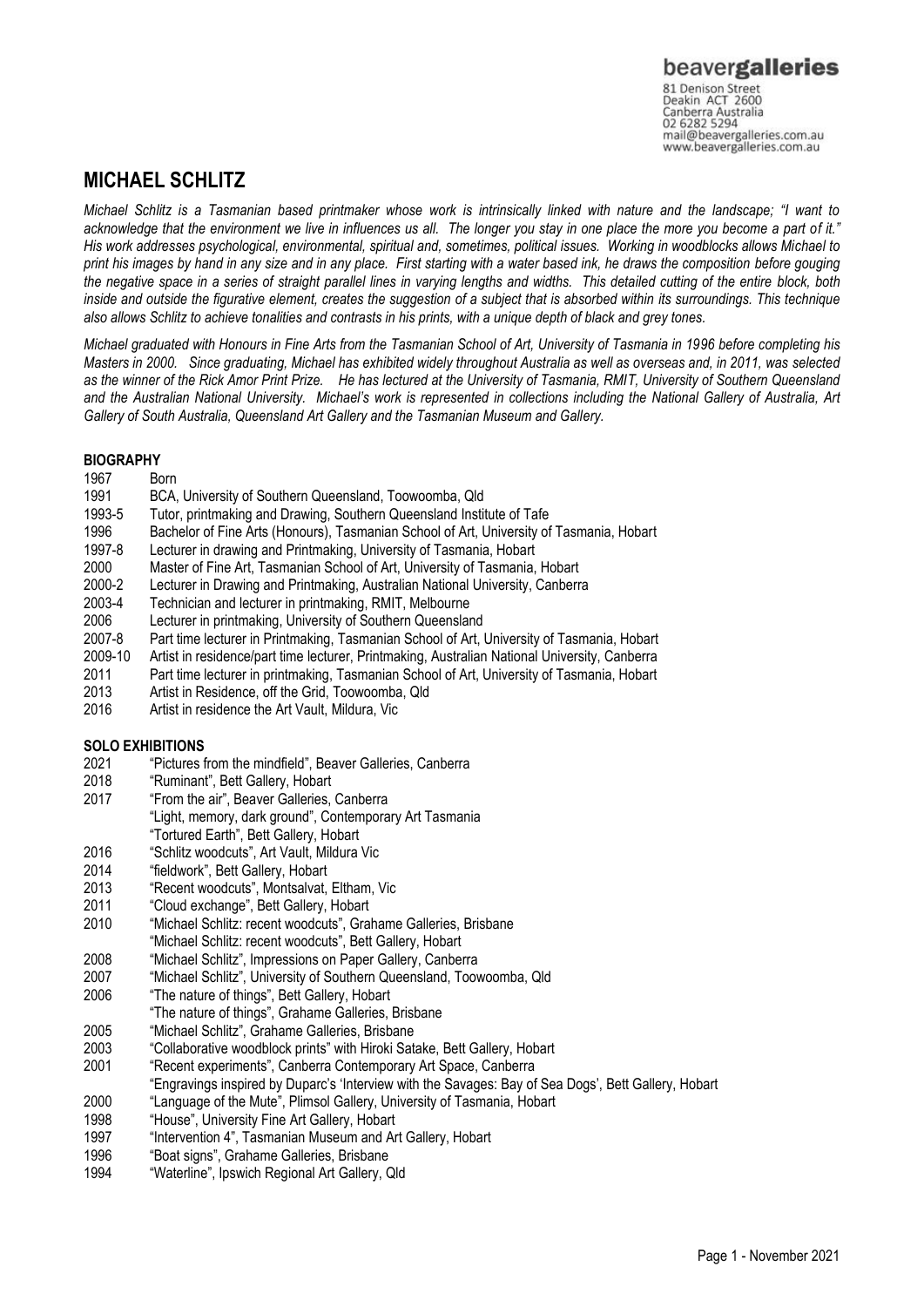beavergalleries

81 Denison Street<br>
81 Denison Street<br>
Deakin ACT 2600<br>
Canberra Australia<br>
02 6282 5294<br>
mail@beavergalleries.com.au<br>
www.beavergalleries.com.au

#### **SELECTED GROUP EXHIBITIONS**

| 2018 | "Small works", Beaver Galleries, Canberra                                              |
|------|----------------------------------------------------------------------------------------|
| 2017 | "Sculpture by the sea", with Matt Calvert, Sydney                                      |
| 2016 | "brainstorm", Dark MOFO, Hobart                                                        |
|      | "Limited edition", Burnie Regional Art Gallery, TAS                                    |
| 2015 | "Small works", Beaver Galleries, Canberra                                              |
|      | "Sculpture by the Sea" with Matt Calvert, Bondi Beach, NSW                             |
| 2014 | "Biophilia", Beaver Galleries, Canberra                                                |
|      | "Whack and Blight", Sawtooth, Launceston, Tas                                          |
| 2013 | "Acts of Exposure", Tasmanian Museum and Art Gallery, Hobart                           |
|      | Toowomba Regional Art Gallery, Qld                                                     |
|      | "Work in progress", the Grid, Toowoomba, Qld                                           |
|      | "Time", Pamoea Art Gallery, Tas                                                        |
|      | "SEA", Sawtooth Gallery, Tas                                                           |
|      | "Perennials", Toowoomba Regional Art Gallery, Qld                                      |
| 2012 | "Life", Bett Gallery, Tas                                                              |
|      | "Foreplay", Plimsoll Gallery, Tas                                                      |
| 2011 | "Creative exchange, China exhibition", Jingdehzen Ceramic Institute, China             |
|      | "Personal Space: Contemporary Chinese and Australian Printmakers", touring exhibition  |
| 2010 | "Figure in the ground", 146 Elizabeth Street, Hobart                                   |
| 2009 | "Green", Brenda May Gallery, Sydney                                                    |
|      | "Stories of our making", University of the West of England, UK                         |
|      | "Stories of our making", Tweed River Art Gallery, Murwillumbah, NSW                    |
| 2008 | "Contemporary prints from Australia", Columbia College Exhibition Space, Michigan, USA |
| 2007 | "On a Roll", Plimsoll Gallery, Hobart                                                  |
| 2005 | "Stuff of History", Plimsoll Gallery, Hobart                                           |
|      | "Lessons in History Vol 1", Grahame Galleries, Brisbane                                |
|      | "Isolation/solitude", Salamanca Long Gallery, Hobart                                   |
| 2004 | "HANGA", Devonport Regional Art Gallery, Tas                                           |
| 2002 | "Tick tock", Royal Botanic Gardens, Melbourne                                          |
| 2001 | "Poets and painters", Bett Gallery, Hobart                                             |
|      | "Between phenomena", Plimsoll Gallery, Hobart                                          |
|      | "Somewhere between Then and Now", CAST (Contemporary Art Space Tasmania), Hobart       |
| 2000 | "Ingress", RMIT Gallery, Melbourne                                                     |
|      | "Small Works", Bett Gallery, Hobart                                                    |
|      | "Six equals nine", CAST, Hobart                                                        |
| 1997 | "Excursive sight", Plimsoll Gallery, Hobart                                            |
| 1994 | "Um", Doggett Street Gallery, Brisbane                                                 |
| 1993 | "Paper work", Toowoomba Regional Art Gallery, Qld                                      |
| 1992 | "Four Australian Printmakers", Grahame Galleries, Brisbane                             |
| 1991 | "The Brisbane Line", Queensland Art Gallery, Brisbane                                  |
|      |                                                                                        |
|      | <b>AWARDS / COMMISSIONS</b>                                                            |
| 2018 | <i>Nieske</i> Hotel r                                                                  |

- 2015 Moonah Art Centre Gate commission<br>2011 Winner, Rick Amor print prize
- 2011 Winner, Rick Amor print prize<br>2007 Hutchins Art Prize. Hobart
- 2007 Hutchins Art Prize, Hobart<br>2006 Rio Tinto Alcan Martin Har
- Rio Tinto Alcan Martin Hanson Memorial Art Award Commission, Tisdall Wines
- 2005 Rio Tinto Alcan Martin Hanson Memorial Art Award
- 2004 Established Artist, New Work Grant, Australia Council 2001 Asialink grant
- 2000 Emerging Artist, New Work Grant, Australian Council
- 
- 1999 Public Building Grant, Arts Tasmania<br>1998 Heritage Grant, Arts Tasmania Heritage Grant, Arts Tasmania Writing Voyages and Encounters Grant, Arts Tasmania